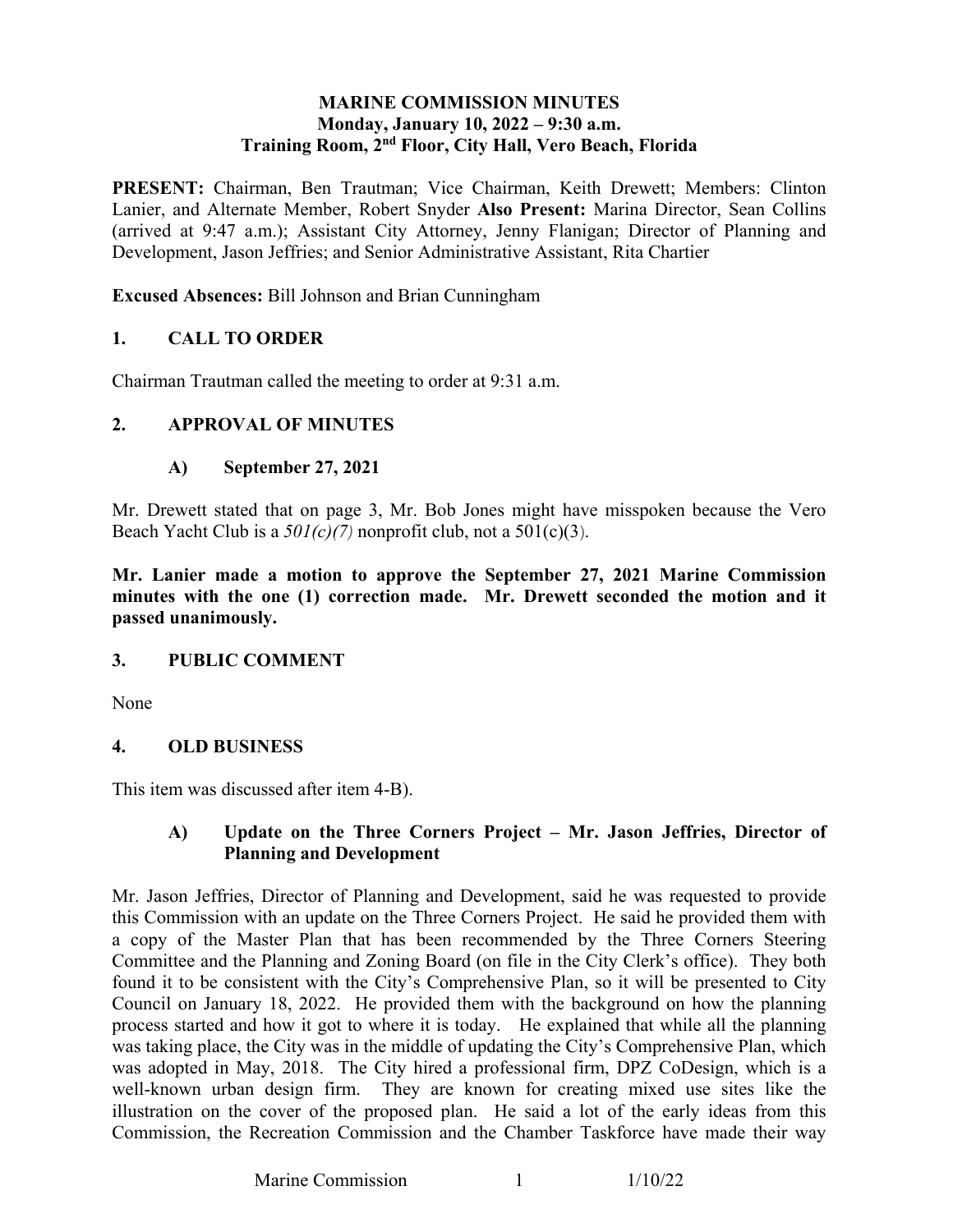charrettes, and a website called Speak Up Vero Beach where people could leave their comments and suggestions. The consultant presented numerous scenarios to the City, both plan. The study came back indicating it was feasible and well-conceived. He continued by going through the Master Plan and explaining the different uses proposed for the property. into this plan. There was an extensive outreach to the community through radio, media, before and after the pandemic. In January, 2021 the consultants came back with their final plan recommendation and it was called the Community Plan. After the Community Plan was accepted, City Council directed City staff to have an economic feasibility study done on the

so they do not take up too much of his time. Mr. Trautman said for this update, maybe he could just focus on the Marina portion of the plan

 docks, but now some of the docks might be leased to the hotel for overnight stays. The marina the interim it could be used for an event field. He explained that the City entered into a to develop a portion of the site once the Wastewater Plant is decommissioned. Mr. Jeffries replied that is fine. He said he will cover the Waterfront Village. He explained that along the waterfront is a walking promenade. The adjacent marina started off more as day presented in the plan is now more than just day docking, but it is not a full service marina either. He explained that the Wastewater Plant property has been mothballed for now, but in Memorandum of Understanding (MOU) with the Youth Sailing Foundation for them to be able

Mr. Snyder asked if there is definitely a hotel planned for the site.

 Mr. Jefferies replied if it is feasible, the preference is to redevelop "Big Blue" Power Plant building into a hotel with a conference center.

Mr. Snyder explained that the Vero Beach Rowing Club is growing rapidly and when college teams come to Vero Beach to train they are always looking for places to stay. This location would be very convenient.

 five (5) star hotel, so it will be more of a destination resort. There were also some comments that someone might develop the site with a variety of hotel types and with a range of pricing. update the specific zoning codes for this site. He explained that both the Power Plant and the Wastewater Plant sites are protected under the City Charter, which means the City cannot sell or lease them for commercial purposes. The City can lease them for recreational or civic purposes, so in order to develop the properties as presented they will need to put it to a vote by Mr. Jefferies stated that the Financial Analyst reported that there is potential for a three (3) to He will still need to update the Comprehensive Plan, do future land use amendments, and the public to change the City Charter.

Mr. Trautman asked if there will be any issues with dredging or preparing this land because of seagrass beds.

Mr. Collins replied that no matter what, surveys will still have to be done down the line. He said based on the depth and the clarity of the water it is very similar to the area around the City Marina, so he believes there will not be any seagrass there.

Mr. Drewett asked Mr. Collins if he has any concerns about conflicts with the City Marina and the commercial viability of the development.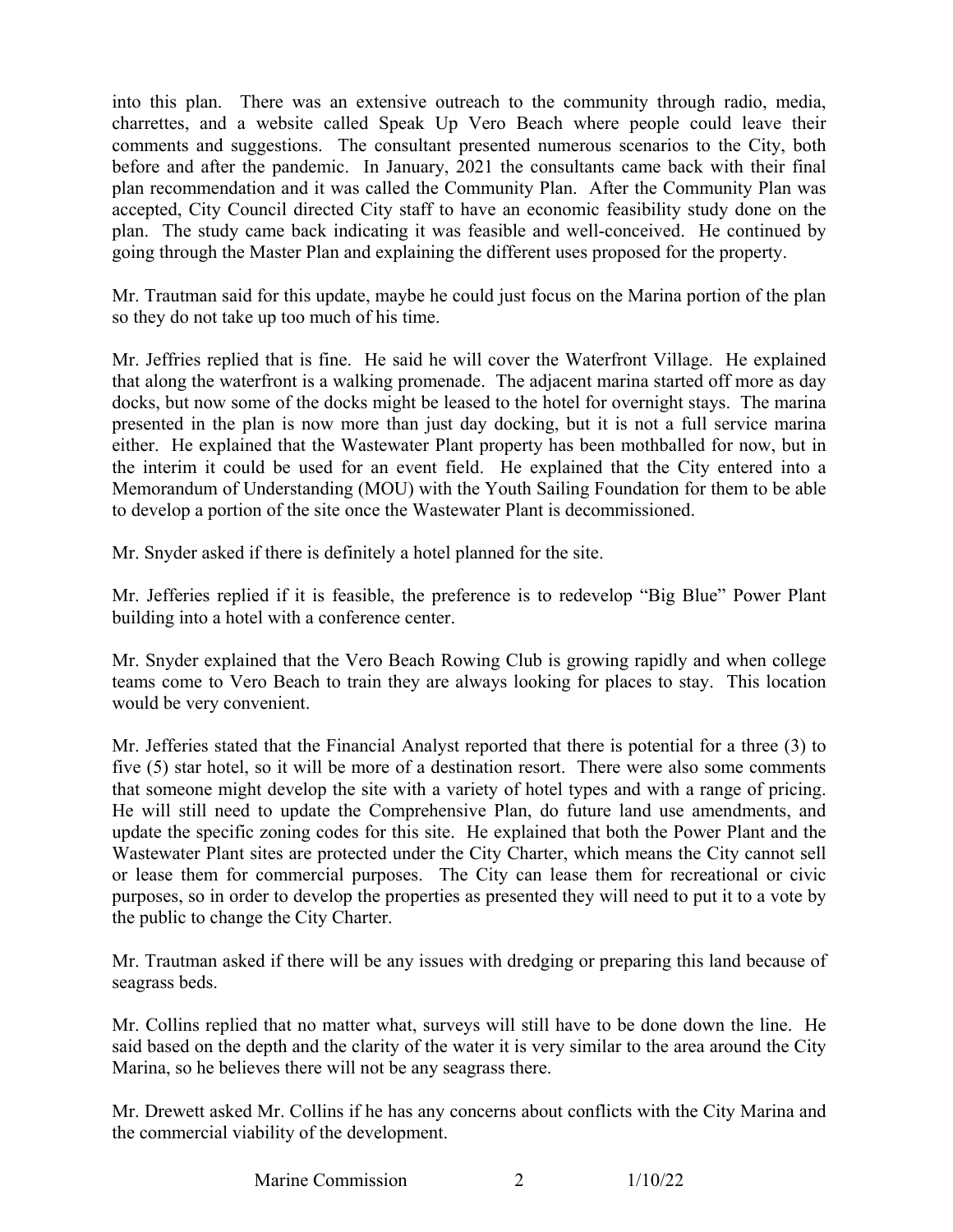Mr. Collins replied that he has always been in favor of some sort of day docks and it is evolving, but there is a long way to go.

Mr. Trautman asked if there is a timeframe for decommissioning the Wastewater Plant.

Mr. Trautman asked if there is a timeframe for decommissioning the Wastewater Plant.<br>Mr. Jefferies replied that it will be a five (5) year process. He believes the demolition of the Wastewater Plant will be taking place at the same time the Power Plant site is being developed.

### **they want to stay involved with this project. Mr. Trautman seconded the motion and it Mr. Snyder made a motion that the Marine Commission is in favor of this plan and that passed unanimously.**

## **B) Vessel Enforcement Update – Mr. Keith Drewett**

This item was discussed prior to item 4-A).

Mr. Drewett stated that he asked Police Chief, David Currey for an update on the derelict vessels, but he offered to send Captain Matt Monaco to their meeting to give them a report.

 boat. The hull has been shipped, but they are having trouble obtaining a motor. He said there identified as being in the City limits and it is not a derelict or at risk boat. However, it was vessels further north, but they are in the jurisdiction of the Sheriff's Department. They can sea worthy. They might be unsightly, but they are not derelict boats. Captain Matt Monaco explained that they are still waiting on the delivery of the new police were a few vessels near Fritz Island that were brought to their attention, so they went out on January 6, 2022 utilizing their old boat to check them out. There were no vessels on the south or west sides of Fritz Island, but there were a few boats north of Fritz Island. One (1) was close enough to the mangroves that they will try to relocate it. There were three (3) other definitely say that one (1) is absolutely at risk if not a derelict boat. It has an open hull with some water intrusion, so they brought that to the attention of the Sheriff's Department and the Florida Fish and Wild Life Conservation Commission (FWC). The other two (2) vessels are

Mr. Trautman asked how will they be utilizing the new boat and how often will it be manned.

 Captain Monaco replied that their first priority is patrol, but they would certainly like to have someone out there full time. Right now they have several officers out with COVID, but when the new police boat comes in they will continue their efforts and have an officer out there more often than not.

 Mr. Trautman asked how are they determining at risk vessels. Are they basing it on a visual from the outside, or are they boarding the boat and doing a safety inspection.

 see the open hull and the water intrusion, so it was easy to determine it was at risk or derelict. There is some other criteria they use that helps them determine that as well. There is some other criteria they use that helps them determine that as well. Captain Monaco replied that with this particular vessel they drove by and they could clearly

 Mr. Drewett stated that the FWC has a list of six (6) criteria that help them determine if a vessel is at risk of becoming a derelict boat.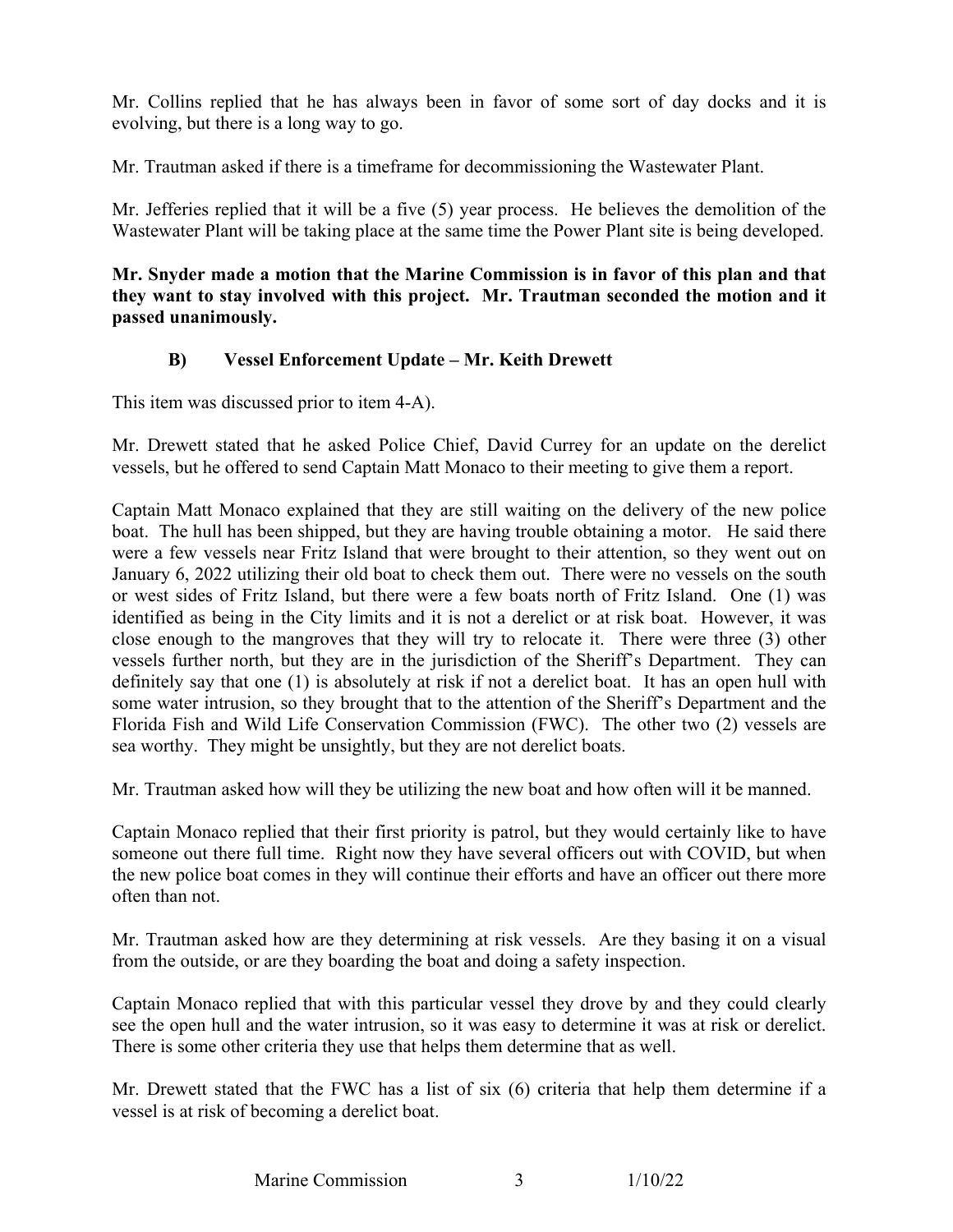# **1. Vessels in the City of Vero Beach Waters**

# **2. All Vessels in Indian River County South of Grand Harbor**

 provided some information on each of them (on file in the City Clerk's office). He said he Mr. Drewett went through the photos of the vessels that are in the City and the County and he agrees with Captain Monaco that many of these vessels do not meet the FWC's technical standards for being derelict, but they are of concern. He would encourage City Council to think about how they a can handle this. The City Code could be applied and the City Code can be amended with a vote by City Council. He continued discussing and sharing information on some of the vessels from the photos.

 make a recommendation to City Council. He said some of the boats are a concern and others Mr. Trautman recommended they refocus on what they can do and discuss it among the Commission members. If they feel it is something they need to move forward on then they can may not be. They might have their own opinions on the condition of them, but they might still be operating under the requirements of the FWC. They will want to consider that before they bring this up to City Council.

Mr. Lanier asked if they have the ability to identify and contact the owners.

Captain Monaco replied yes they have that ability. If it is an abandoned boat it makes it more difficult, but they have other resources available to help identify the owner.

Mr. Lanier asked if a vessel is only documented and it does not have any Florida or State numbers on the hull how can it be identified.

Mr. Trautman said he believes that the name of the vessel can be registered and he is not sure if they even need to display a hull number.

 Captain Monaco explained that in most cases if a vessel has a motor it has to have a hull number. It is very rare that they come across a boat without some sort of hull number or vessel number.

 Mr. Lanier said if they can identify the owners would it be possible to draft a letter from the City to initiate contact with them. They can ask the owner what their intentions are for the boat.

Mr. Drewett said that process has been recently updated and sending a letter is part of the process per the Florida Statues.

 Ms. Jenny Flanigan, Assistant City Attorney, replied that the Florida Statue has always had due Lanier is asking for letter to be sent before that determination is made. process notice requirements that the City and the State have to follow. The Statue is very specific on what notice has to be given and what it needs to state, but that applies when the law enforcement agency has determined there is an at risk or derelict vessel. It sounds like Mr.

Mr. Lanier replied yes. It would be a letter to welcome them and let the owner know the City acknowledges their vessel and they are interested in the status of it.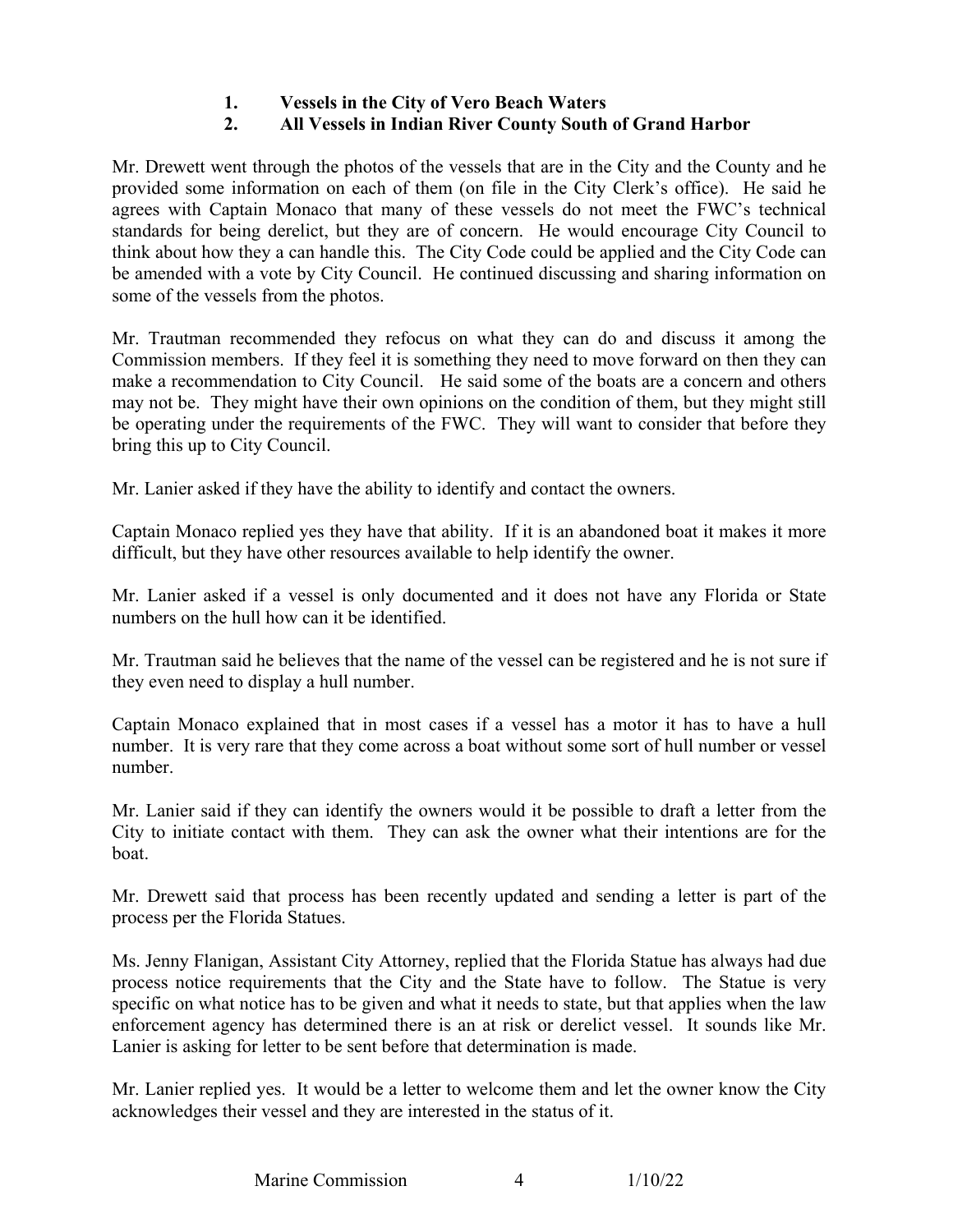Mr. Drewett said that one (1) of the requirements is that the vessel needs to be moved under its own power within 72 hours.

Ms. Flanigan replied that is just one (1) of the criteria under the Statue, but there are many.

 Mr. Lanier said the letter would be sent to the owners of boats that have been anchored for quite some time or are in the mangroves and not the ones utilizing the mooring field. He has found that many problems can be avoided by establishing a basic line of communication.

Mr. Trautman asked what triggers a letter to be sent to the owner.

 derelict vessels, at risk of becoming derelict, and somewhere in between are nuisance vessels Ms. Flanigan explained that under the new Legislation there are three (3) categories. There are and that notice is triggered when law enforcement has determined a vessel is at risk of becoming derelict.

 would have nothing to do with enforcement, but more about finding a way to contact them if a problem or concern should arise with their vessel. Mr. Lanier said his thought was to send a friendly letter to establish a reliable line of communication with the owner and to let them know the City is here to assist them as well. It

 this issue. He would like to know how other cities are handling it. Mr. Snyder said that Florida has a lot of coastline and he is sure other cities are dealing with

 derelict vessels and she found that they utilize their Code Enforcement Boards. That might be Ms. Flanigan explained that she is researching how other larger cities are handling their an option for the City in the future once there is a vessel for patrolling, but right now that is a few months away. She explained that the City would have to update the City Code if they want to go that route.

Mr. Trautman asked the Commission members if they want to move forward with this and make a recommendation.

 Mr. Lanier replied yes. He thinks it would be good to send out a friendly letter to establish communication between the anchored vessels and the City.

 Mr. Sean Collins, Marina Director, said it would sort of be like a registration with the owners address as well as a phone number and maybe an email address as a way to communicate with them.

Ms. Flanigan said she will do some research and see if any other cities have creatively handled this.

 Mr. Lanier volunteered to draft a letter for the City Attorney's office to review. He said they might not be able to identify every vessel but it would be nice to build a data base on the ones they do make contact with.

 $\overline{5}$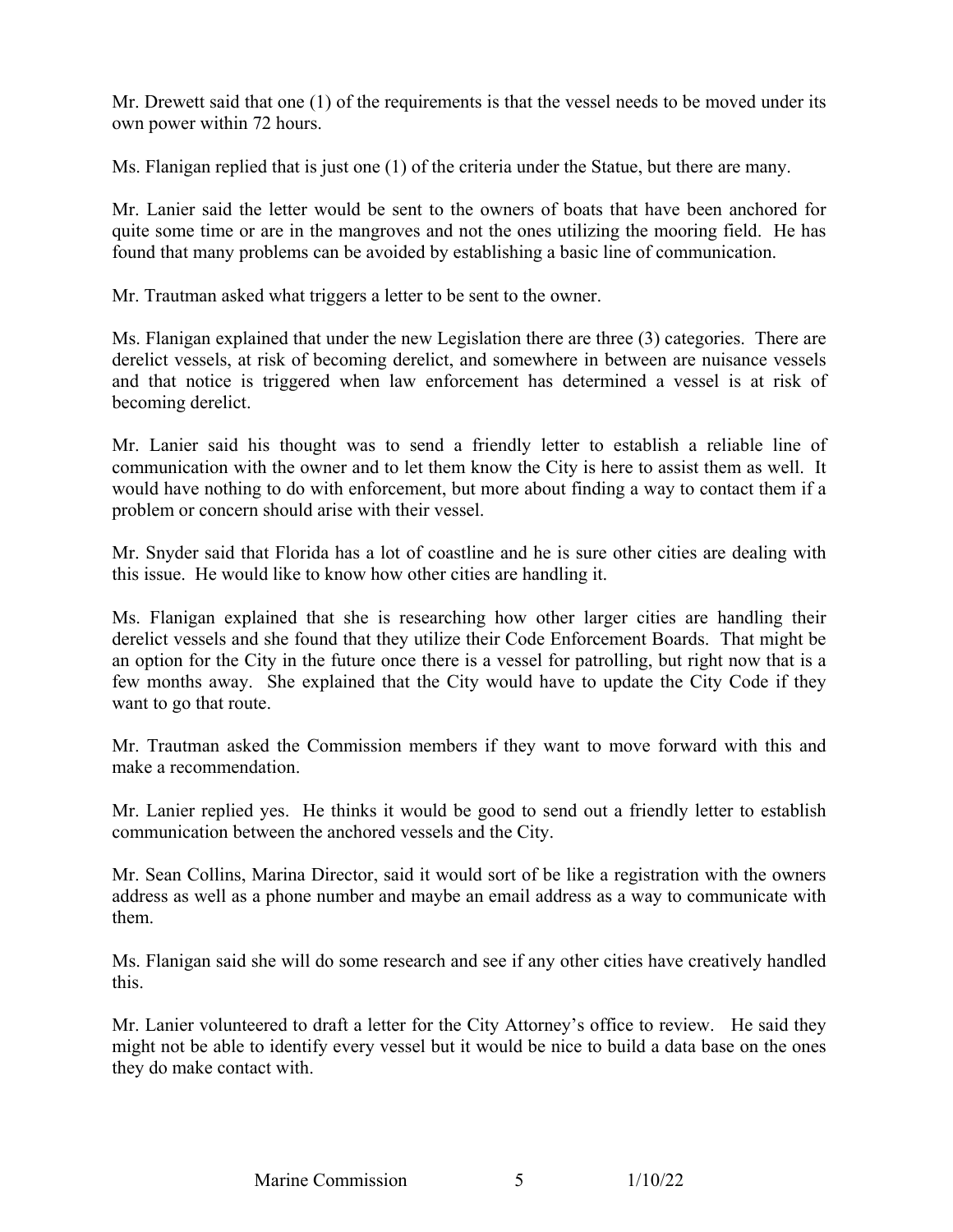Ms. Flanigan said she will work with the Police Department on the suggestion of a data base and how that would work and report back to their Commission at their next meeting. She asked if they wanted to take a vote to make sure there is a consensus with this request.

 Mr. Trautman said that he would entertain a motion to move forward with beginning the process of drafting a letter.

 Jupiter trying to come up with some sort of registry where the vessels would have to register thing he has heard about any city trying to do something like this. Mr. Collins said that a few years ago there was an article in the newspaper about the town of with the Police Department. He is not sure if they got it approved, but that is the most recent

 more of a voluntary friendly process. Ms. Flanigan said she does not think they could have a mandatory registration, but it would be

 Captain Monaco explained that the Police Department can be held accountable if they are not handling the vessel registration database correctly, so they need to have a reason to run a vessel through the system. He stated once the patrol boat is up and running and they are fully staffed again maybe they could start doing vessel checks like they do on houses just to make sure the vessel has not been broken into.

 until recently the County had a volunteer boat patrol. He thought if the City cannot get an a police marked vessel. There will be some liability involved and the cost for fuel, but just to have something that looks like enforcement on the water can be an amazing thing and it is Mr. Don Chambers, City resident, said he is not a boat owner, but he likes the idea of the letter because it lets the owner know they are welcome and that they have been seen. He said up officer out on the water, they could potentially consider having volunteers who could go out in rather inexpensive.

 Mr. Trautman said that is a great idea and he supports volunteering, but he recommends they table it until they get the police boat and everything settles down with COVID. He said he would like to wrap up their discussion on the welcome letter for the boaters.

### **Mr. Drewett made a motion to move forward with the proposed welcome letter. Mr. Lanier seconded the motion and it passed unanimously.**

### **5. NEW BUSINESS**

Mr. Trautman stated that Mr. Drewett has some new business pertaining to an anchoring issue, but he asked to table this item until their next meeting.

### **6. MARINA DIRECTOR'S MATTERS**

### **A) Update on the Status for the South Complex Rebuild**

Mr. Collins explained that an Architect with Coastal Tech started putting some drawings together of dry storage buildings and he will be meeting with him on Wednesday. They will probably narrow it down to three (3) building options, a basic, mid-size, and a deluxe version. They will work out some figures and dial in on it as they work with the Planning and Zoning

> 6 Marine Commission 6 1/10/22